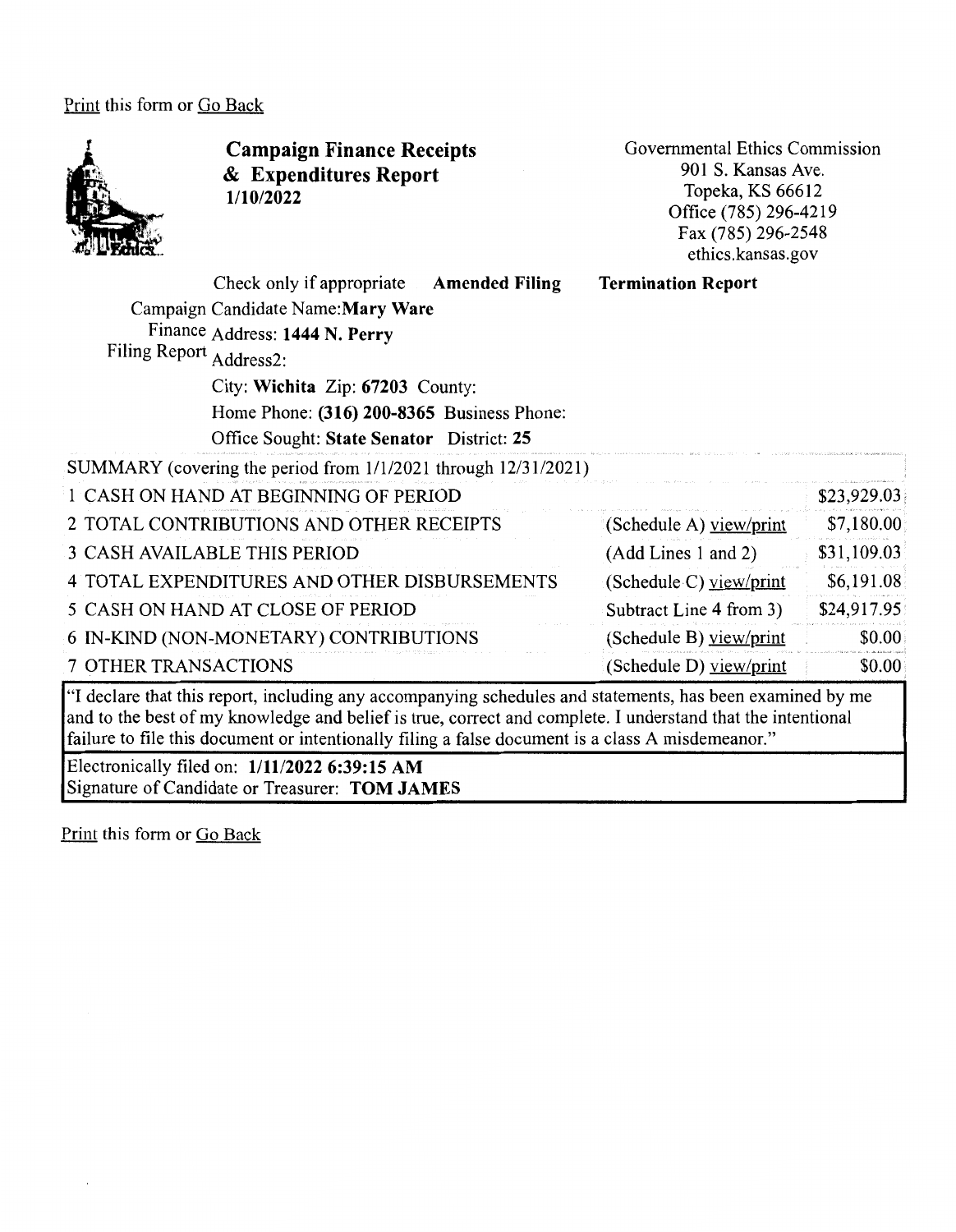# **SCHEDULE A**

## **CONTRIBUTIONS AND OTHER RECEIPTS**

**Candidate:** Mary Ware

|             | <b>Name and Address</b>                                                                       | <b>Type of Payment</b>                | Occupation of                               |               |
|-------------|-----------------------------------------------------------------------------------------------|---------------------------------------|---------------------------------------------|---------------|
| <b>Date</b> | of Contributor                                                                                | Cash, Check, Loan, E-<br>funds, Other | <b>Individual Giving</b><br>More Than \$150 | <b>Amount</b> |
| 12/31/21    | <b>Bruce Christenson</b><br>3501 SW Fairlawn Rd Ste<br>200<br>Topeka KS 66614                 | Check                                 | Developer                                   | \$500.00      |
| 12/31/21    | Kansas Association of<br><b>Beverage Retailers</b><br>PO Box 3842<br>Topeka KS 66604          | Check                                 |                                             | \$100.00]     |
| 12/27/21    | Nancy Mueller<br>1436 Woodrow Ave<br>Wichita KS 67203                                         | Credit Card                           | Not Employed                                | \$25.00       |
| 12/21/21    | Stray Dog PAC of Kansas<br>11460 Tomahawk Creek<br>Pkwy Ste 300<br>Leawood KS 66211           | Check                                 |                                             | \$200.00]     |
| 12/17/21    | <b>BCS</b> Design Inc<br>19920 W 161st St<br>Olathe KS 66062                                  | Check                                 |                                             | \$500.00      |
| 12/17/21    | Kansas Beer Wholesalers<br><b>Association PAC</b><br>100 SE 9th St Ste 100<br>Topeka KS 66612 | Check                                 |                                             | \$1,000.00]   |
| 12/13/21    | Cigna<br>900 Cottage Grove Rd<br>Bloomfield CT 6002                                           | Check                                 |                                             | \$250.00      |
| 12/13/21    | Kansas Association for<br>Responsible Liquor<br>919 S Kansas Ave<br>Topeka KS 66612           | Check                                 |                                             | \$250.00]     |
| 12/13/21    | Kansas Automobile Dealers<br>731 S Kansas Ave<br>Topeka KS 66603                              | Check                                 |                                             | \$250.00      |
| 12/13/21    | <b>Kansas Contractors</b><br>Association<br>800 SW Jackson St Ste 100<br>Topeka KS 66612      | Check                                 |                                             | \$250.00      |
| 12/13/21    | Kansas Rural Independent<br>Telecoms PAC                                                      | Check                                 |                                             | \$250.00      |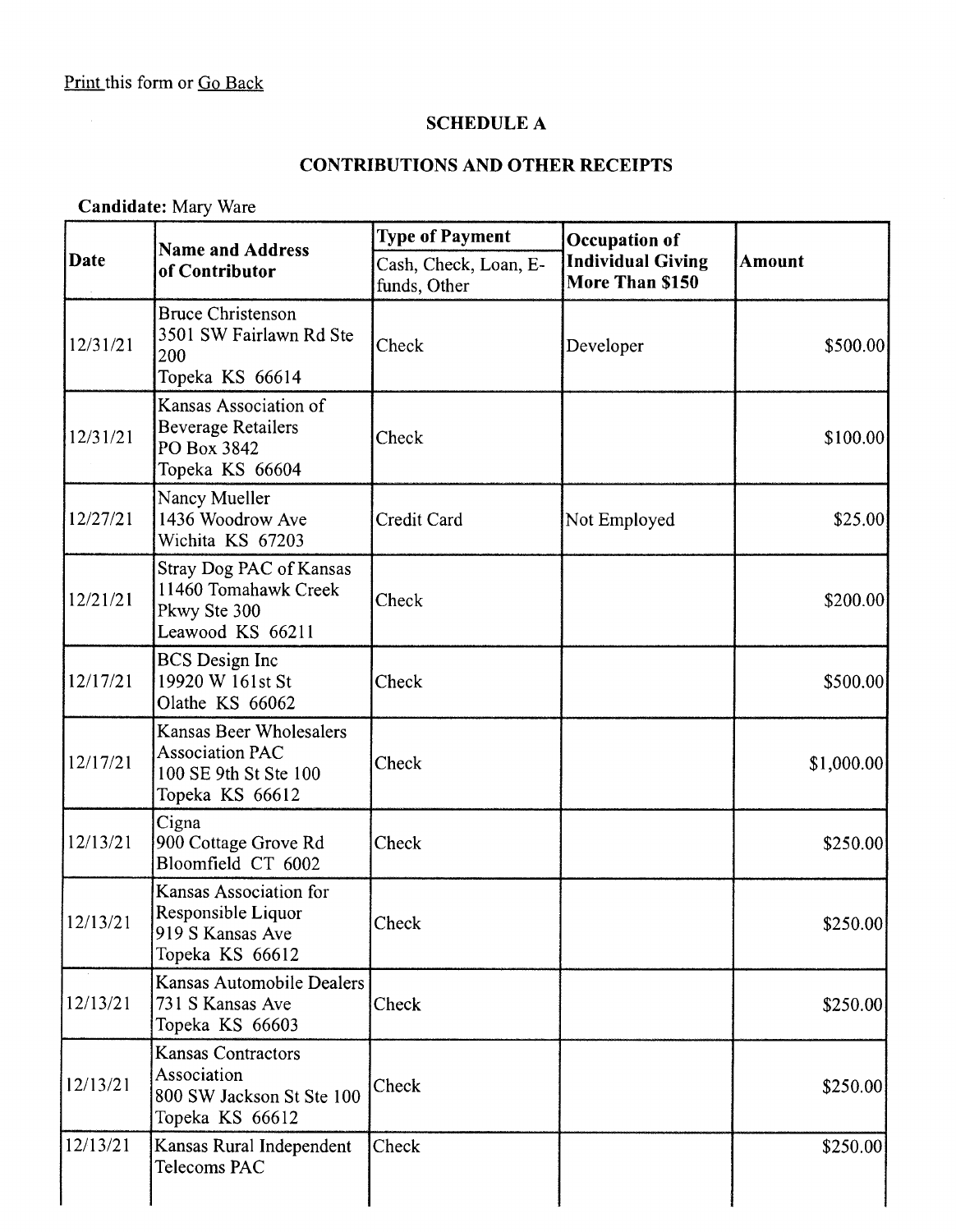|          | PO Box 4799<br>Topeka KS 66604                                                                        |             |              |          |
|----------|-------------------------------------------------------------------------------------------------------|-------------|--------------|----------|
| 12/13/21 | PAC of Kansas<br>Ophthamologists<br>10 W Phillip Rd Ste 120<br>Vernon Hills IL 60061                  | Check       |              | \$250.00 |
| 12/13/21 | <b>RAI Services Company</b><br>PO Box 464<br>Winston-Salem NC 27102                                   | Check       |              | \$250.00 |
| 12/13/21 | Allstate Insurance<br>Company<br>2775 Sanders Rd<br>Northbrook IL 60062                               | Check       |              | \$300.00 |
| 12/13/21 | <b>HCA Kansas Good</b><br>Government Fund<br>550 N Hillside St<br>Wichita KS 67214                    | Check       |              | \$500.00 |
| 12/13/21 | Hollywood Casino at<br>Kansas Speedway<br>777 Hollywood Casino<br><b>Blvd</b><br>Kansas City KS 66111 | Check       |              | \$500.00 |
| 12/01/21 | Carl Williams<br>261 N Armour<br>Wichita KS 67206                                                     | Credit Card | Not Employed | \$20.00  |
| 11/27/21 | Nancy Mueller<br>1436 Woodrow Ave<br>Wichita KS 67203                                                 | Credit Card | Not Employed | \$25.00  |
| 11/11/21 | William Hagel<br>402 Tara Ct<br>Lawrence KS 66049                                                     | Credit Card |              | \$50.00  |
| 11/01/21 | Carl Williams<br>261 N Armour<br>Wichita KS 67206                                                     | Credit Card | Not Employed | \$20.00  |
| 10/27/21 | Nancy Mueller<br>1436 Woodrow Ave<br>Wichita KS 67203                                                 | Credit Card | Not Employed | \$25.00  |
| 10/01/21 | Carl Williams<br>261 N Armour<br>Wichita KS 67206                                                     | Credit Card | Not Employed | \$20.00  |
| 09/27/21 | Nancy Mueller<br>1436 Woodrow Ave<br>Wichita KS 67203                                                 | Credit Card | Not Employed | \$25.00  |
| 09/13/21 | <b>Altria Client Services</b><br>PO Box 85088<br>Richmond VA 23285                                    | Check       |              | \$500.00 |
| 09/12/21 | AT&T<br>308 S Akard St Ste 100<br>Dallas TX 75202                                                     | Check       |              | \$200.00 |
|          |                                                                                                       |             |              |          |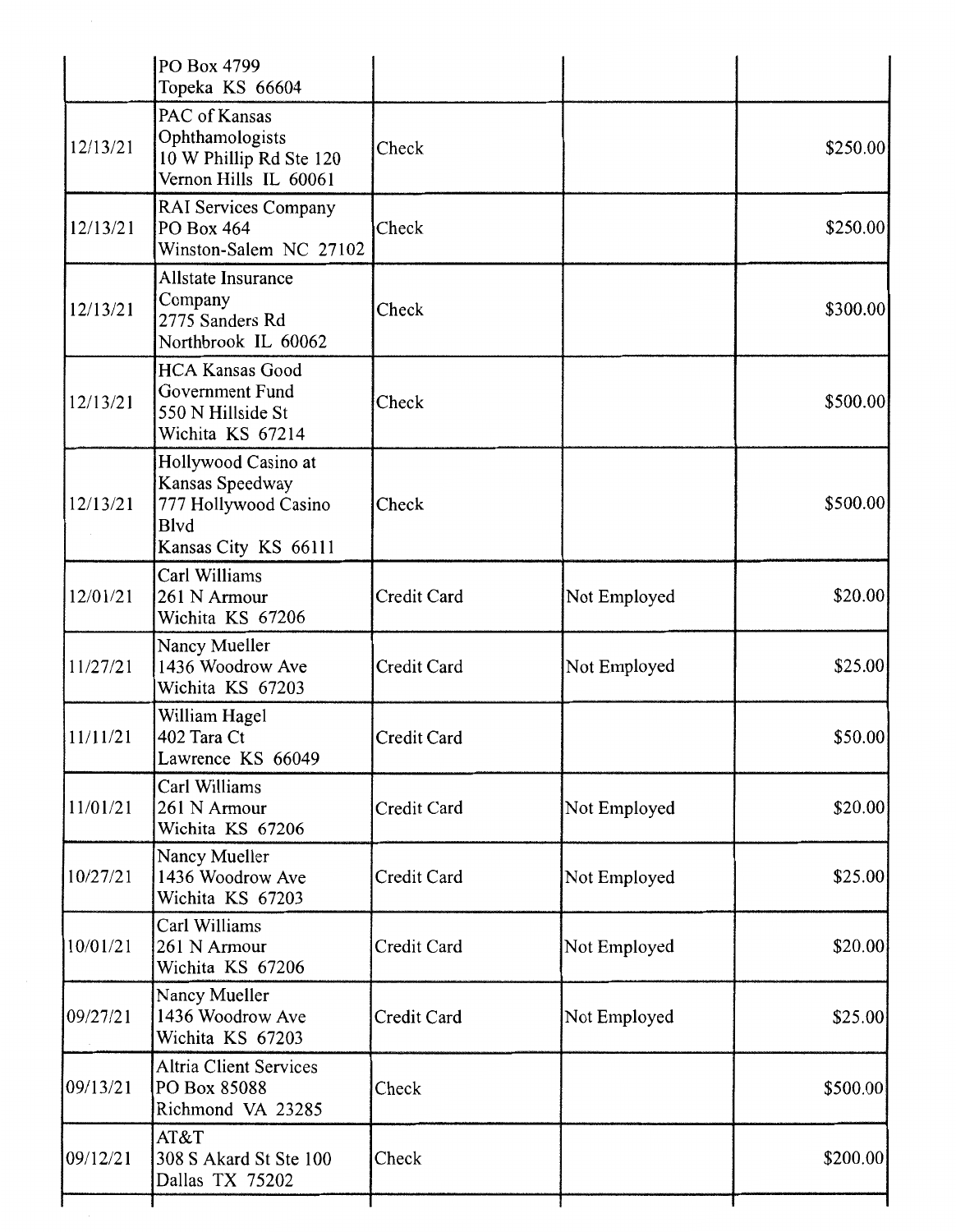| 109/12/21 | Anheuser Busch<br>1201 K St Ste 730<br>Sacramento CA 95814          | Check       |              | \$250.00 |
|-----------|---------------------------------------------------------------------|-------------|--------------|----------|
| 09/12/21  | Kansas Hospital<br>Association<br>215 SE 8th Ave<br>Topeka KS 66603 | Check       |              | \$250.00 |
| 09/01/21  | Carl Williams<br>261 N Armour<br>Wichita KS 67206                   | Check       | Not Employed | \$20.00  |
| 08/27/21  | Nancy Mueller<br>1436 Woodrow Ave<br>Wichita KS 67203               | Credit Card | Not Employed | \$25.00  |
| 08/01/21  | Carl Williams<br>261 N Armour<br>Wichita KS 67206                   | Credit Card | Not Employed | \$20.00  |
| 07/27/21  | Nancy Mueller<br>1436 Woodrow Ave<br>Wichita KS 67203               | Credit Card | Not Employed | \$25.00  |
| 07/01/21  | Carl Williams<br>261 N Armour<br>Wichita KS 67206                   | Credit Card | Not Employed | \$20.00  |
| 06/27/21  | Nancy Mueller<br>1436 Woodrow Ave<br>Wichita KS 67203               | Credit Card | Not Employed | \$25.00  |
| 06/01/21  | Carl Williams<br>261 N Armour<br>Wichita KS 67206                   | Credit Card | Not Employed | \$20.00  |
| 05/27/21  | Nancy Mueller<br>1436 Woodrow Ave<br>Wichita KS 67203               | Credit Card | Not Employed | \$25.00] |
| 05/01/21  | Carl Williams<br>261 N Armour<br>Wichita KS 67206                   | Credit Card | Not Employed | \$20.00] |
| 04/27/21  | Nancy Mueller<br>1436 Woodrow Ave<br>Wichita KS 67203               | Credit Card | Not Employed | \$25.00  |
| 04/01/21  | Carl Williams<br>261 N Armour<br>Wichita KS 67206                   | Credit Card | Not Employed | \$20.00  |
| 03/27/21  | Nancy Mueller<br>1436 Woodrow Ave<br>Wichita KS 67203               | Credit Card | Not Employed | \$25.00  |
| 03/01/21  | Carl Williams<br>261 N Armour<br>Wichita KS 67206                   | Credit Card | Not Employed | \$20.00] |
| 02/27/21  | Nancy Mueller<br>1436 Woodrow Ave<br>Wichita KS 67203               | Credit Card | Not Employed | \$25.00  |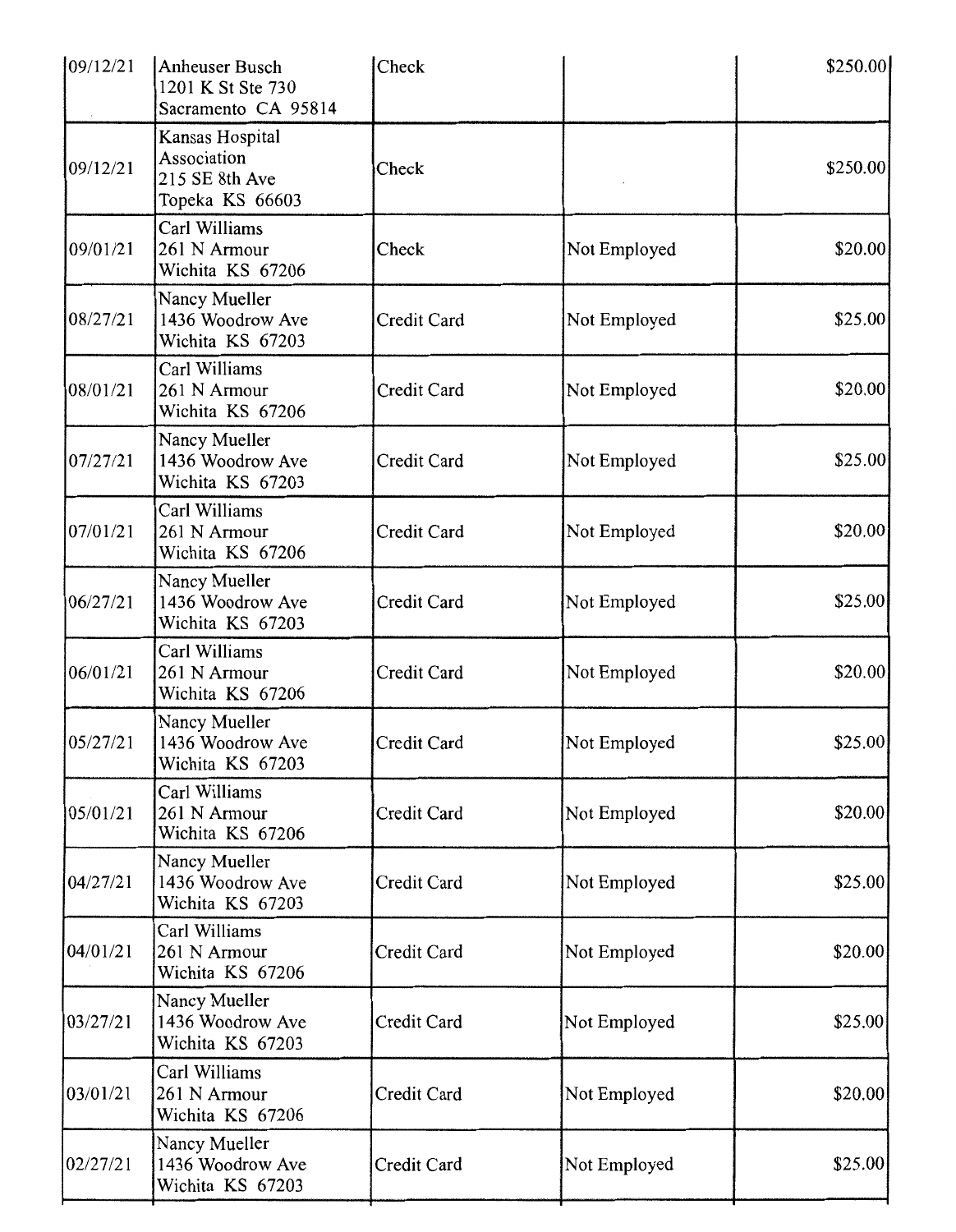| 02/01/21 | Carl Williams<br>261 N Armour<br>Wichita KS 67206     | Credit Card | Not Employed | \$20.00]  |
|----------|-------------------------------------------------------|-------------|--------------|-----------|
| 01/27/21 | Nancy Mueller<br>1436 Woodrow Ave<br>Wichita KS 67203 | Credit Card | Not Employed | \$25.00   |
| 01/01/21 | Carl Williams<br>261 N Armour<br>Wichita KS 67206     | Credit Card | Not Employed | \$20.00   |
|          | Total Itemized Receipts for Period                    |             |              | \$7140.00 |
|          | Total Unitemized Contributions (\$50 or less)         |             |              | \$40.00   |
|          | Sale of Political Materials (Unitemized)              |             |              | \$0       |
|          | Total Contributions When Contributor Not Known        |             |              | \$0       |
|          | TOTAL RECEIPTS THIS PERIOD                            |             |              | \$7180.00 |

Print this form or Go Back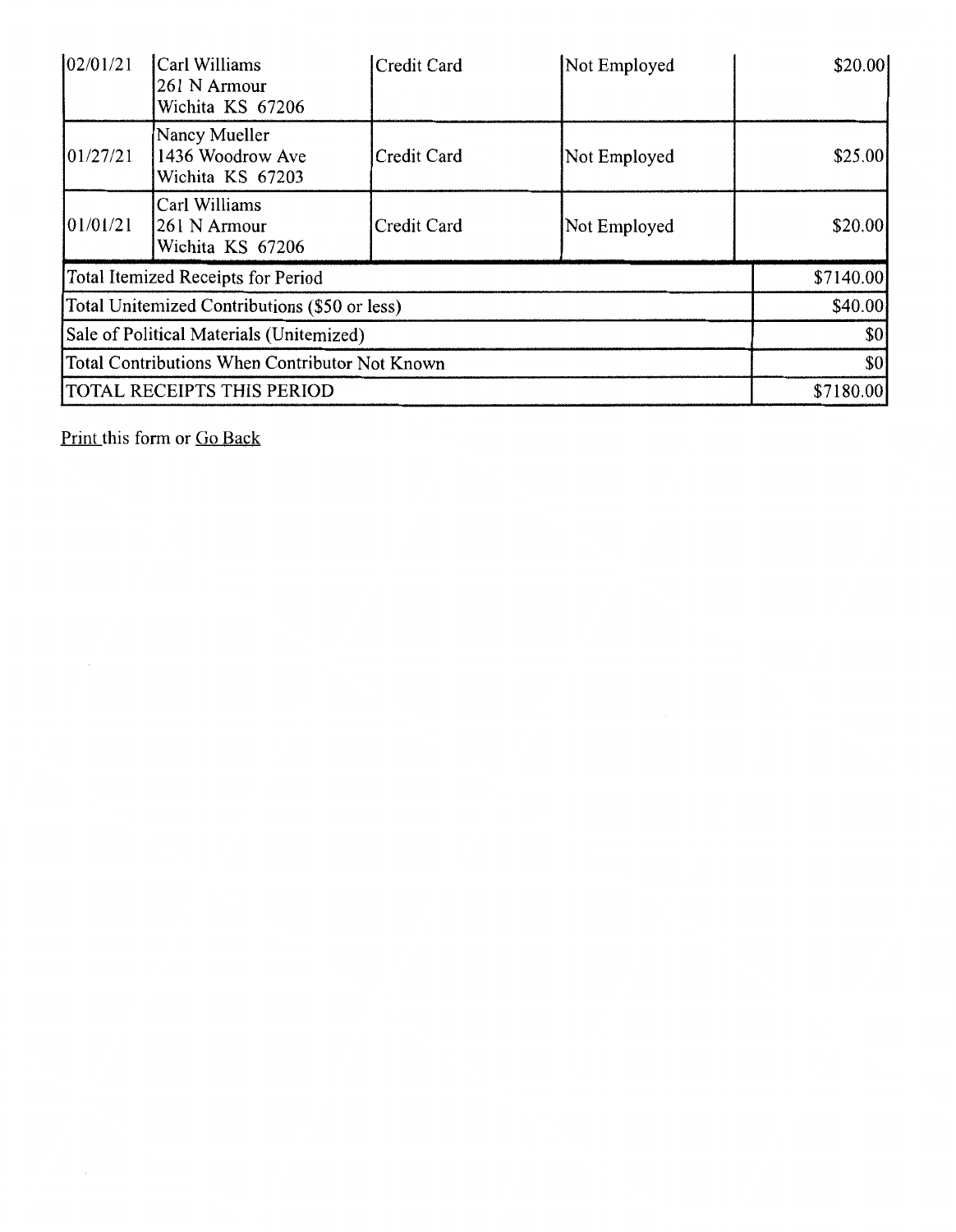## **SCHEDULE C**

## **EXPENDITURES AND OTHER DISBURSEMENTS**

# **Candidate:** Mary Ware

| Date     | <b>Name and Address</b>                                                      | <b>Purpose of Expenditure</b><br>or Disbursement | <b>Amount</b> |
|----------|------------------------------------------------------------------------------|--------------------------------------------------|---------------|
| 12/27/21 | PIES BY PCCC<br>1629 K St NW Ste 300<br>Washington DC 20006                  | Electronic/Website Advertising Website           | \$25.00       |
| 12/16/21 | <b>KTAG</b><br>9401 E Kellogg<br>Wichita KS 67207                            | Meeting/Travel Tolls                             | \$26.75       |
| 12/09/21 | VANTIV eCOMMECE<br>8500 GOVERNOR'S HILL DRIVE<br>SYMMES TOWNSHIP OH 45249    | Miscellaneous Credit Card Fees                   | \$4.87        |
| 12/07/21 | Amazon<br>410 Terry Ave N<br>Seattle WA 98109                                | Supplies Office Supplies                         | \$106.43]     |
| 12/06/21 | <b>MAILCHIMP</b><br>675 Ponce De Leon Ave NE Ste<br>5000<br>Atlanta GA 30308 | Electronic/Website Advertising Email             | \$35.99       |
| 12/03/21 | <b>ACT BLUE</b><br>PO BOX 441146<br>SOMERVILLE MA 2144                       | Miscellaneous Credit Card Fees                   | \$1.43        |
| 11/29/21 | PIES BY PCCC<br>1629 K St NW Ste 300<br>Washington DC 20006                  | Electronic/Website Advertising Website           | \$25.00       |
| 11/22/21 | Hostgator.com<br>5005 Mitchelldale St Ste 100<br>Houston TX 77092            | Electronic/Website Advertising Domain            | \$36.98       |
| 11/17/21 | <b>KTAG</b><br>9401 E Kellogg<br>Wichita KS 67207                            | Meeting/Travel Tolls                             | \$50.50]      |
| 11/09/21 | VANTIV eCOMMECE<br>8500 GOVERNOR'S HILL DRIVE<br>SYMMES TOWNSHIP OH 45249    | Miscellaneous Credit Card Fees                   | \$2.91        |
|          |                                                                              |                                                  |               |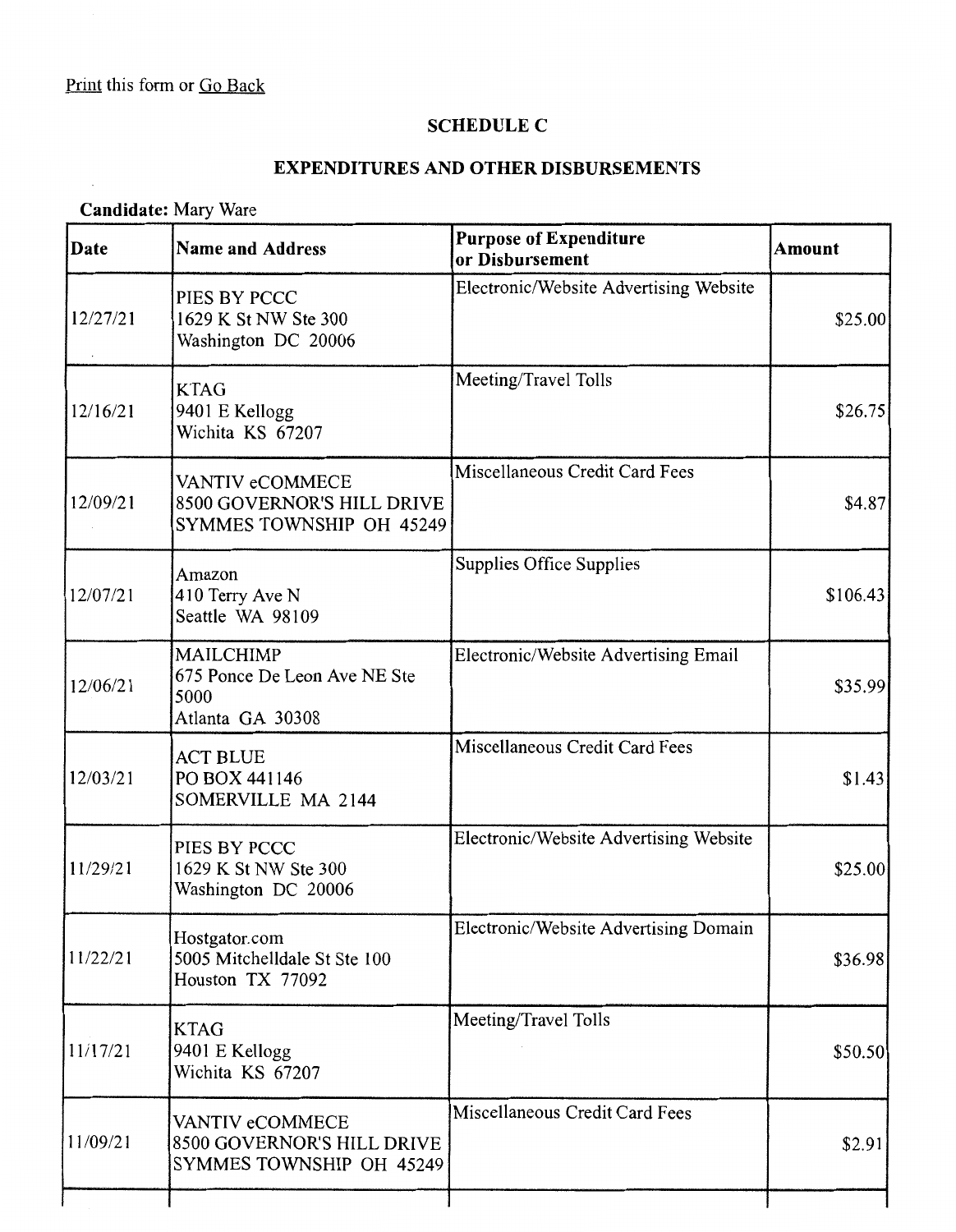| 11/03/21 | <b>MAILCHIMP</b><br>675 Ponce De Leon Ave NE Ste<br>5000<br>Atlanta GA 30308         | Electronic/Website Advertising Email                | \$35.99  |
|----------|--------------------------------------------------------------------------------------|-----------------------------------------------------|----------|
| 10/27/21 | PIES BY PCCC<br>1629 K St NW Ste 300<br>Washington DC 20006                          | Electronic/Website Advertising Website              | \$25.00  |
| 10/12/21 | VANTIV eCOMMECE<br>8500 GOVERNOR'S HILL DRIVE<br>SYMMES TOWNSHIP OH 45249            | Miscellaneous Credit Card Fees                      | \$2.91   |
| 10/12/21 | TIAK.org<br>825 S Kansas Ave Ste 502<br>Topeka KS 66612                              | Miscellaneous Dues                                  | \$115.00 |
| 10/05/21 | <b>MAILCHIMP</b><br>675 Ponce De Leon Ave NE Ste<br>5000<br>Atlanta GA 30308         | Electronic/Website Advertising Email                | \$35.99  |
| 09/27/21 | PIES BY PCCC<br>1629 K St NW Ste 300<br>Washington DC 20006                          | Electronic/Website Advertising Website              | \$25.00  |
| 09/16/21 | <b>KTAG</b><br>9401 E Kellogg<br>Wichita KS 67207                                    | Meeting/Travel Tolls                                | \$10.10  |
| 09/13/21 | Building & Construction Trades<br>Council<br>1723 Southwest Blvd<br>Wichita KS 67213 | Refund Refund for 2020                              | \$500.00 |
| 09/09/21 | VANTIV eCOMMECE<br>8500 GOVERNOR'S HILL DRIVE<br>SYMMES TOWNSHIP OH 45249            | Miscellaneous Credit Card Fees                      | \$2.91   |
| 09/09/21 | NGP Van Inc<br>1445 New York Ave NW Ste 200<br>Washington DC 20005                   | <b>Fundraising Expenses Fundraising</b><br>Software | \$300.00 |
| 09/03/21 | <b>MAILCHIMP</b><br>675 Ponce De Leon Ave NE Ste<br>5000<br>Atlanta GA 30308         | Electronic/Website Advertising Email                | \$35.99  |
| 09/01/21 | Voter Network<br>6750 Antioch Rd Ste 305G<br>Merriam KS 66204                        | Donation/Contrib Contribution                       | \$150.00 |
| 08/30/21 | <b>USPS</b>                                                                          | Postage/Shipping Stamps                             | \$55.00  |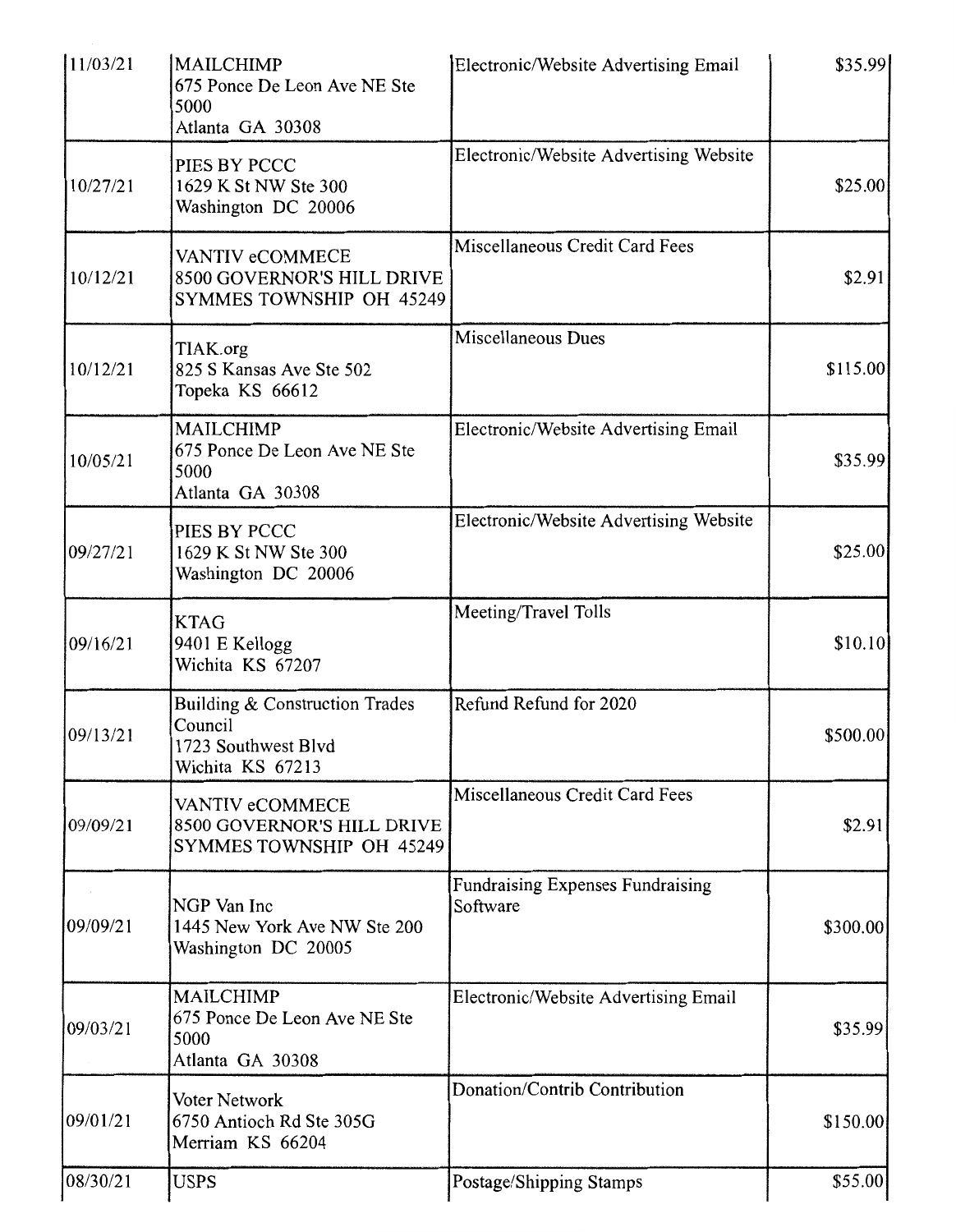|           | 9350 E Corporate Hills Dr<br>Wichita KS 67207                                |                                                     |          |
|-----------|------------------------------------------------------------------------------|-----------------------------------------------------|----------|
| 08/27/21  | PIES BY PCCC<br>1629 K St NW Ste 300<br>Washington DC 20006                  | Electronic/Website Advertising Website              | \$25.00  |
| 08/13/21  | Office Depot<br>613 S Dugan Rd<br>Wichita KS 67209                           | <b>Supplies Office Supplies</b>                     | \$104.25 |
| 08/10/21  | VANTIV eCOMMECE<br>8500 GOVERNOR'S HILL DRIVE<br>SYMMES TOWNSHIP OH 45249    | Miscellaneous Credit Card Fees                      | \$2.91   |
| 08/03/21  | MAILCHIMP<br>675 Ponce De Leon Ave NE Ste<br>5000<br>Atlanta GA 30308        | Electronic/Website Advertising Email                | \$35.99  |
| 07/27/21  | PIES BY PCCC<br>1629 K St NW Ste 300<br>Washington DC 20006                  | Electronic/Website Advertising Website              | \$25.00  |
| 07/16/21  | <b>KTAG</b><br>9401 E Kellogg<br>Wichita KS 67207                            | Meeting/Travel Tolls                                | \$22.40  |
| 07/09/21  | VANTIV eCOMMECE<br>8500 GOVERNOR'S HILL DRIVE<br>SYMMES TOWNSHIP OH 45249    | Miscellaneous Credit Card Fees                      | \$2.95   |
| 107/06/21 | NGP Van Inc<br>1445 New York Ave NW Ste 200<br>Washington DC 20005           | <b>Fundraising Expenses Fundraising</b><br>Software | \$250.00 |
| 07/06/21  | <b>MAILCHIMP</b><br>675 Ponce De Leon Ave NE Ste<br>5000<br>Atlanta GA 30308 | Electronic/Website Advertising Email                | \$35.99  |
| 06/28/21  | PIES BY PCCC<br>1629 K St NW Ste 300<br>Washington DC 20006                  | Electronic/Website Advertising Website              | \$25.00  |
| 06/16/21  | <b>KTAG</b><br>9401 E Kellogg<br>Wichita KS 67207                            | Meeting/Travel Tolls                                | \$30.50] |
| 06/09/21  | VANTIV eCOMMECE<br>8500 GOVERNOR'S HILL DRIVE                                | Miscellaneous Credit Card Fees                      | \$3.07   |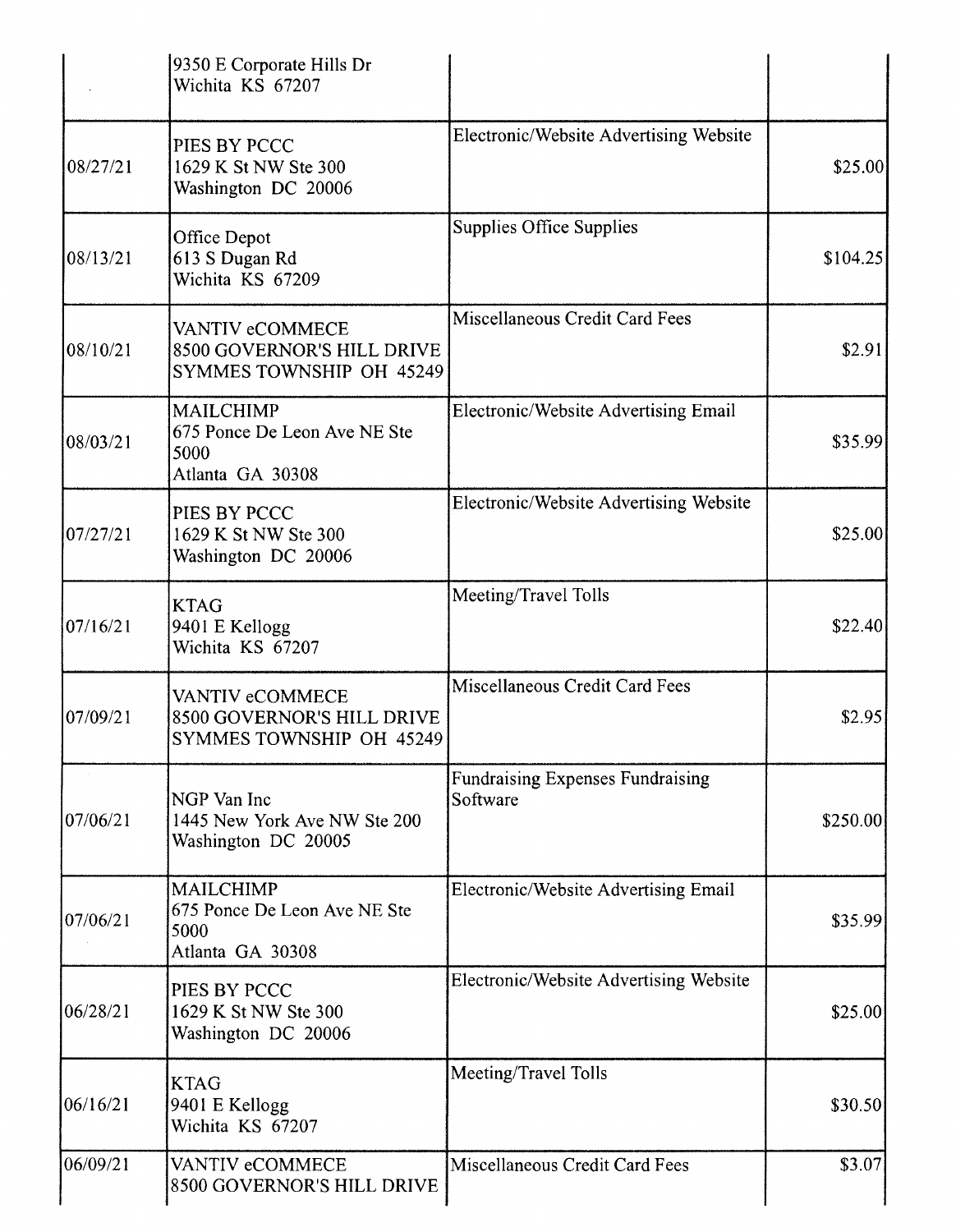|          | SYMMES TOWNSHIP OH 45249                                                              |                                                     |          |
|----------|---------------------------------------------------------------------------------------|-----------------------------------------------------|----------|
| 06/03/21 | NGP Van Inc<br>1445 New York Ave NW Ste 200<br>Washington DC 20005                    | <b>Fundraising Expenses Fundraising</b><br>Software | \$250.00 |
| 06/03/21 | <b>MAILCHIMP</b><br>675 Ponce De Leon Ave NE Ste<br>5000<br>Atlanta GA 30308          | Electronic/Website Advertising Email                | \$35.99  |
| 05/27/21 | PIES BY PCCC<br>1629 K St NW Ste 300<br>Washington DC 20006                           | Electronic/Website Advertising Website              | \$25.00  |
| 05/19/21 | <b>Council of State Governments</b><br>1776 Avenue of the Stars<br>Lexington KY 40511 | <b>Miscellaneous Dues</b>                           | \$375.00 |
| 05/18/21 | <b>KTAG</b><br>9401 E Kellogg<br>Wichita KS 67207                                     | Meeting/Travel Tolls                                | \$29.05  |
| 05/11/21 | VANTIV eCOMMECE<br>8500 GOVERNOR'S HILL DRIVE<br>SYMMES TOWNSHIP OH 45249             | Miscellaneous Credit Card Fees                      | \$4.81   |
| 05/05/21 | <b>ACT BLUE</b><br>PO BOX 441146<br>SOMERVILLE MA 2144                                | Miscellaneous Credit Card Fees                      | \$1.06   |
| 05/03/21 | NGP Van Inc<br>1445 New York Ave NW Ste 200<br>Washington DC 20005                    | <b>Fundraising Expenses Fundraising</b><br>Software | \$250.00 |
| 05/03/21 | <b>MAILCHIMP</b><br>675 Ponce De Leon Ave NE Ste<br>5000<br>Atlanta GA 30308          | Electronic/Website Advertising Email                | \$35.99  |
| 04/27/21 | PIES BY PCCC<br>1629 K St NW Ste 300<br>Washington DC 20006                           | Electronic/Website Advertising Website              | \$25.00  |
| 04/21/21 | Amazon<br>410 Terry Ave N<br>Seattle WA 98109                                         | <b>Supplies Office Supplies</b>                     | \$89.95  |
| 04/14/21 | NGP Van Inc<br>1445 New York Ave NW Ste 200                                           | <b>Fundraising Expenses Fundraising</b><br>Software | \$250.00 |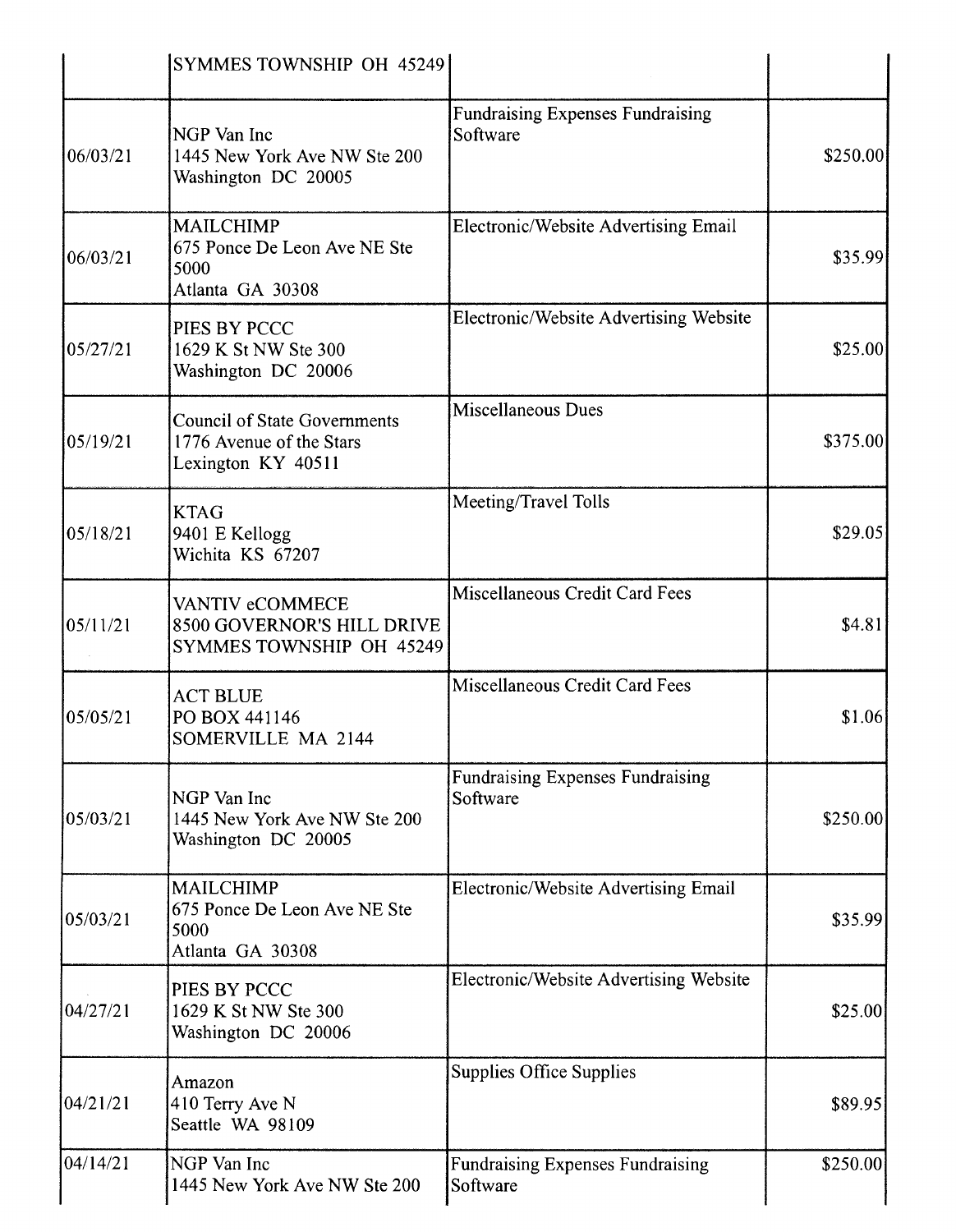|          | Washington DC 20005                                                          |                                                     |           |
|----------|------------------------------------------------------------------------------|-----------------------------------------------------|-----------|
| 04/09/21 | VANTIV eCOMMECE<br>8500 GOVERNOR'S HILL DRIVE<br>SYMMES TOWNSHIP OH 45249    | Miscellaneous Credit Card Fees                      | \$5.14    |
| 04/05/21 | <b>MAILCHIMP</b><br>675 Ponce De Leon Ave NE Ste<br>5000<br>Atlanta GA 30308 | Electronic/Website Advertising Email                | \$35.99   |
| 03/30/21 | <b>KTAG</b><br>9401 E Kellogg<br>Wichita KS 67207                            | Meeting/Travel Tolls                                | \$35.35   |
| 03/29/21 | PIES BY PCCC<br>1629 K St NW Ste 300<br>Washington DC 20006                  | Electronic/Website Advertising Website              | \$25.00   |
| 03/09/21 | VANTIV eCOMMECE<br>8500 GOVERNOR'S HILL DRIVE<br>SYMMES TOWNSHIP OH 45249    | Mileage Credit Card Fees                            | \$2.60    |
| 03/08/21 | <b>KTAG</b><br>9401 E Kellogg<br>Wichita KS 67207                            | Meeting/Travel Tolls                                | \$50.45   |
| 03/03/21 | NGP Van Inc<br>1445 New York Ave NW Ste 200<br>Washington DC 20005           | <b>Fundraising Expenses Fundraising</b><br>Software | \$250.00] |
| 03/03/21 | <b>MAILCHIMP</b><br>675 Ponce De Leon Ave NE Ste<br>5000<br>Atlanta GA 30308 | Electronic/Website Advertising Email                | \$35.99   |
| 03/02/21 | Wichita Eagle<br>330 N Mead<br>Wichita KS 67202                              | Subscription Subscription                           | \$159.99  |
| 03/01/21 | PIES BY PCCC<br>1629 K St NW Ste 300<br>Washington DC 20006                  | Electronic/Website Advertising Website              | \$25.00   |
| 02/24/21 | <b>BHPVNA</b><br>2020 W 21st St N<br>Wichita KS 67203                        | Newspaper Ads Ad                                    | \$190.00  |
| 02/23/21 | Riverside Booter                                                             | Newspaper Ads Ad                                    | \$600.00  |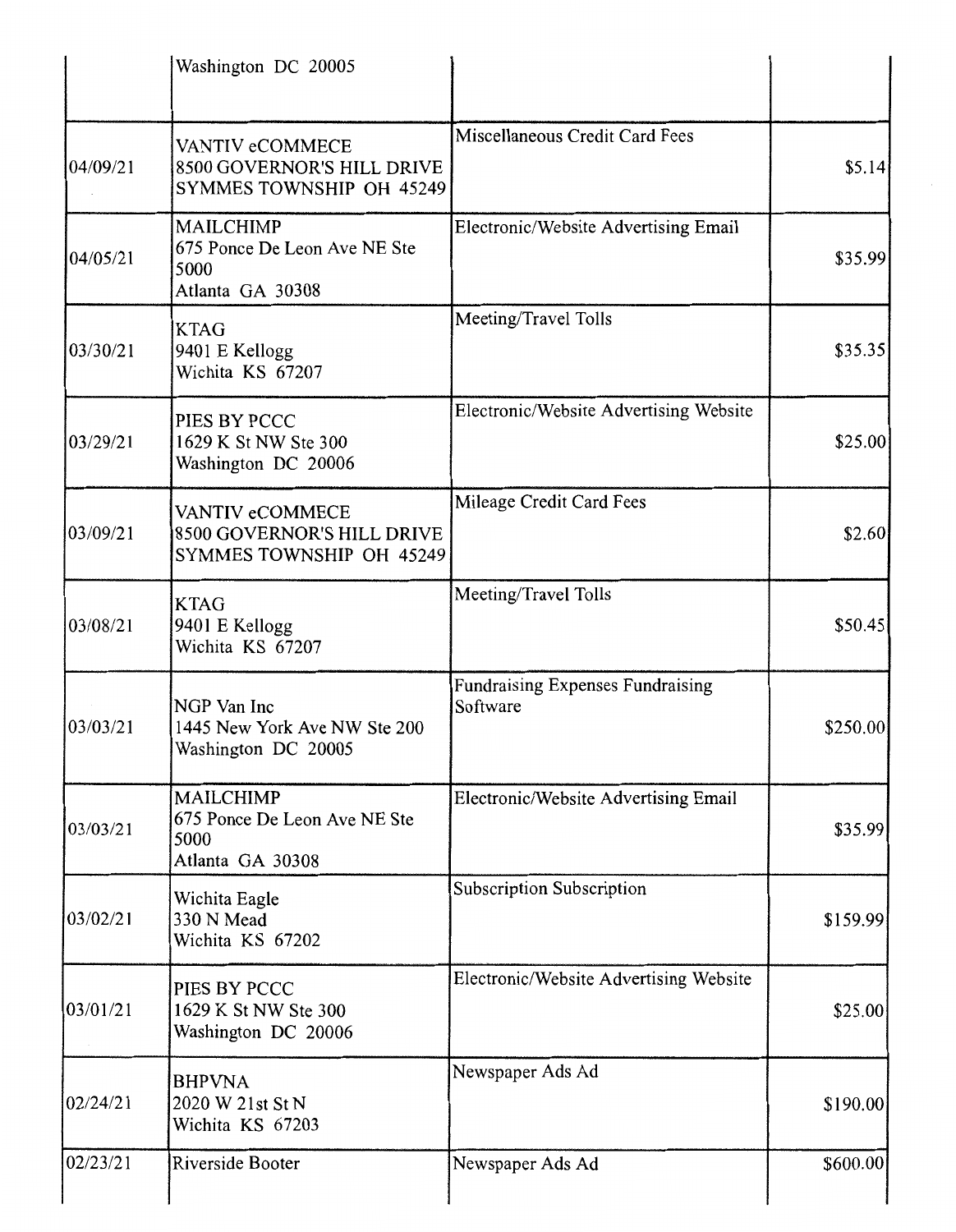|          | Wichita KS 67203                                                                 |                                                     |          |
|----------|----------------------------------------------------------------------------------|-----------------------------------------------------|----------|
| 02/09/21 | VANTIV eCOMMECE<br>8500 GOVERNOR'S HILL DRIVE<br>SYMMES TOWNSHIP OH 45249        | Mileage Credit Card Fees                            | \$3.60   |
| 02/09/21 | <b>Women's Action for New Directions</b><br>810 7th NE St<br>Washington DC 20002 | Subscription Membership Fee                         | \$80.00  |
| 02/04/21 | Amazon<br>410 Terry Ave N<br>Seattle WA 98109                                    | Supplies Office Supplies                            | \$40.24  |
| 02/03/21 | NGP Van Inc<br>1445 New York Ave NW Ste 200<br>Washington DC 20005               | <b>Fundraising Expenses Fundraising</b><br>Software | \$250.00 |
| 02/03/21 | <b>USPS</b><br>9350 E Corporate Hills Dr<br>Wichita KS 67207                     | Rental PO Box Rental                                | \$204.00 |
| 02/03/21 | <b>MAILCHIMP</b><br>675 Ponce De Leon Ave NE Ste<br>5000<br>Atlanta GA 30308     | Electronic/Website Advertising Email                | \$35.99  |
| 02/03/21 | <b>Blue Tent</b><br>837 18th St Ste 1<br>Santa Monica CA 90403                   | Subscription Subscription                           | \$87.00  |
| 01/27/21 | PIES BY PCCC<br>1629 K St NW Ste 300<br>Washington DC 20006                      | Electronic/Website Advertising Website              | \$25.00  |
| 01/20/21 | Amazon<br>410 Terry Ave N<br>Seattle WA 98109                                    | Supplies Office Supplies                            | \$43.47  |
| 01/11/21 | VANTIV eCOMMECE<br>8500 GOVERNOR'S HILL DRIVE<br>SYMMES TOWNSHIP OH 45249        | Miscellaneous Credit Card Fees                      | \$3.10   |
| 01/11/21 | NGP Van Inc<br>1445 New York Ave NW Ste 200<br>Washington DC 20005               | Fundraising Expenses Fundraising<br>Software        | \$250.00 |
| 01/11/21 | Amazon<br>410 Terry Ave N                                                        | Supplies Office Supplies                            | \$80.28  |